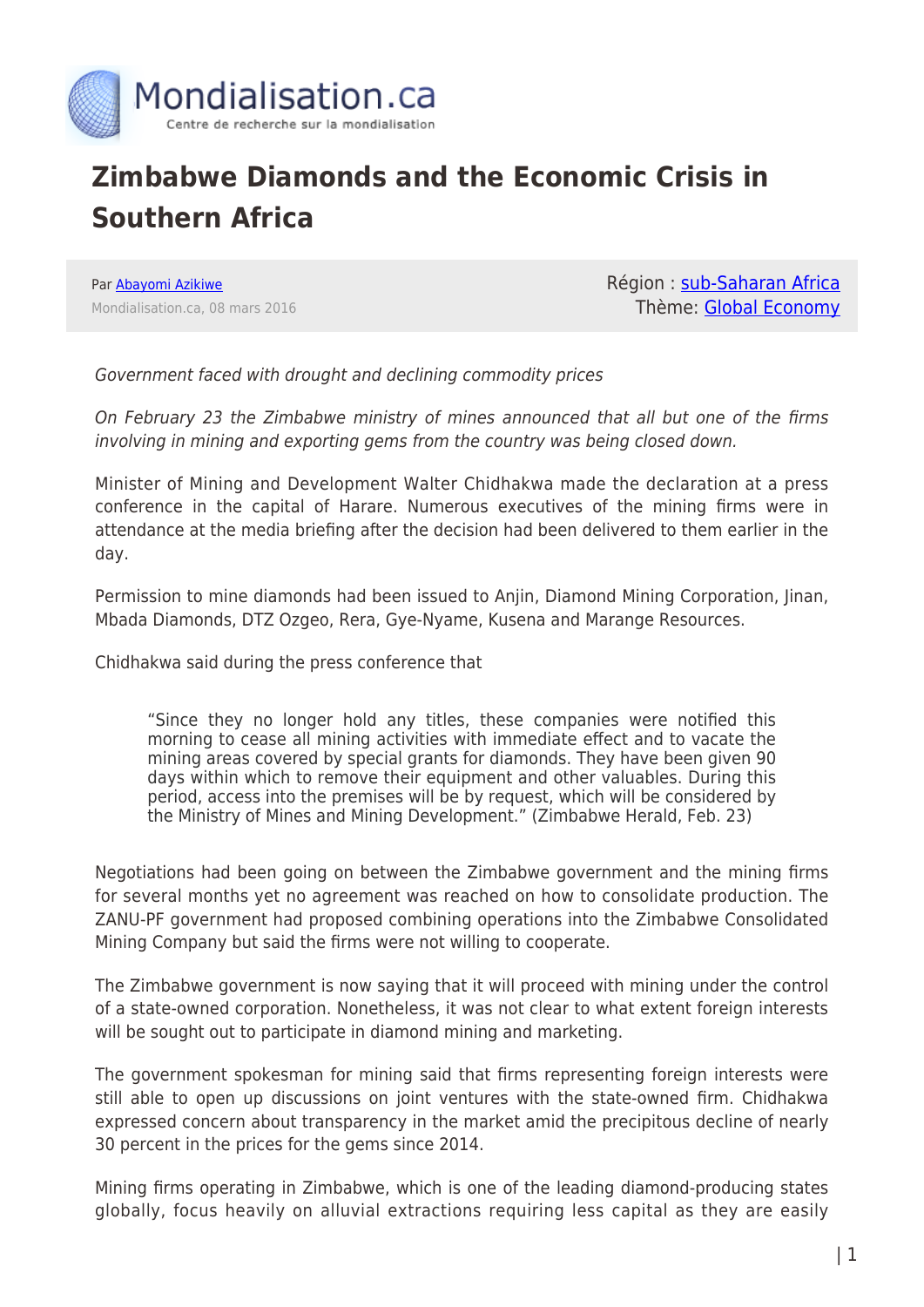gathered through open cast processes. However, the country has largely exhausted alluvial gems deposits while local miners claimed they lack the technical capacity or the resources to search for other possible deposits underground.

"Consultation with the existent diamond companies which took over seven months to allow for extraordinary shareholder general meetings achieved no consensus between Government and the companies on the consolidation issue », Chidhakwa emphasized. There was evidence of the desire by the companies to extend the process of negotiation for undeterminable periods at a time when the industry is in decline and definitely in trouble. This was not and remains an unpalatable choice for the Government.

The Marange diamond fields are said to be one of the most lucrative in the world yet people living in the vicinity are suffering from food shortages and other economic problems. This situation is further aggravated by the reports that the gems are being rapidly depleted.

In an article published by Thomson Reuters Foundation it says the Marange fields were

"estimated to have produced around 17 million carats in 2013, 13 percent of the global rough diamond supply, according to the Zimbabwe Mining Development Corporation. Marange produced 12 million carats in both 2012 and 2014, while production figures for 2015 are not yet available." (Feb. 23)

Nevertheless, the reports goes on noting

"When the Zimunya-Marange Community Share Ownership Trust was set up by President Robert Mugabe in 2012, the five diamond companies operating there promised to put in \$10 million each to support local villagers over the coming five years. Four years on, they have deposited only \$400,000 in the trust."

Mugabe Addresses Diamond Crisis



[P](http://www.globalresearch.ca/wp-content/uploads/2013/12/mugabe.jpg)resident Robert Mugabe of Zimbabwe in a recent television interview outlined why the measures were taken in the diamond sector of the mining industry. He admitted that the country had not sufficiently benefited from the agreements signed with these firms. (Zimbabwe Herald, March 4)

The president and first secretary of the ruling ZANU-PF said

"We have not received much from the diamond industry at all. Not much by way of earnings. I don't think we have exceeded \$US2 billion or so and yet we think that well over \$15 or more billion dollars have been earned in that area. So where have our gold or carats been going — the gems and there has been quite a lot of secrecy in handling them and we have been blinded ourselves."

Mugabe also mentioned in the interview that he had told People's Republic of China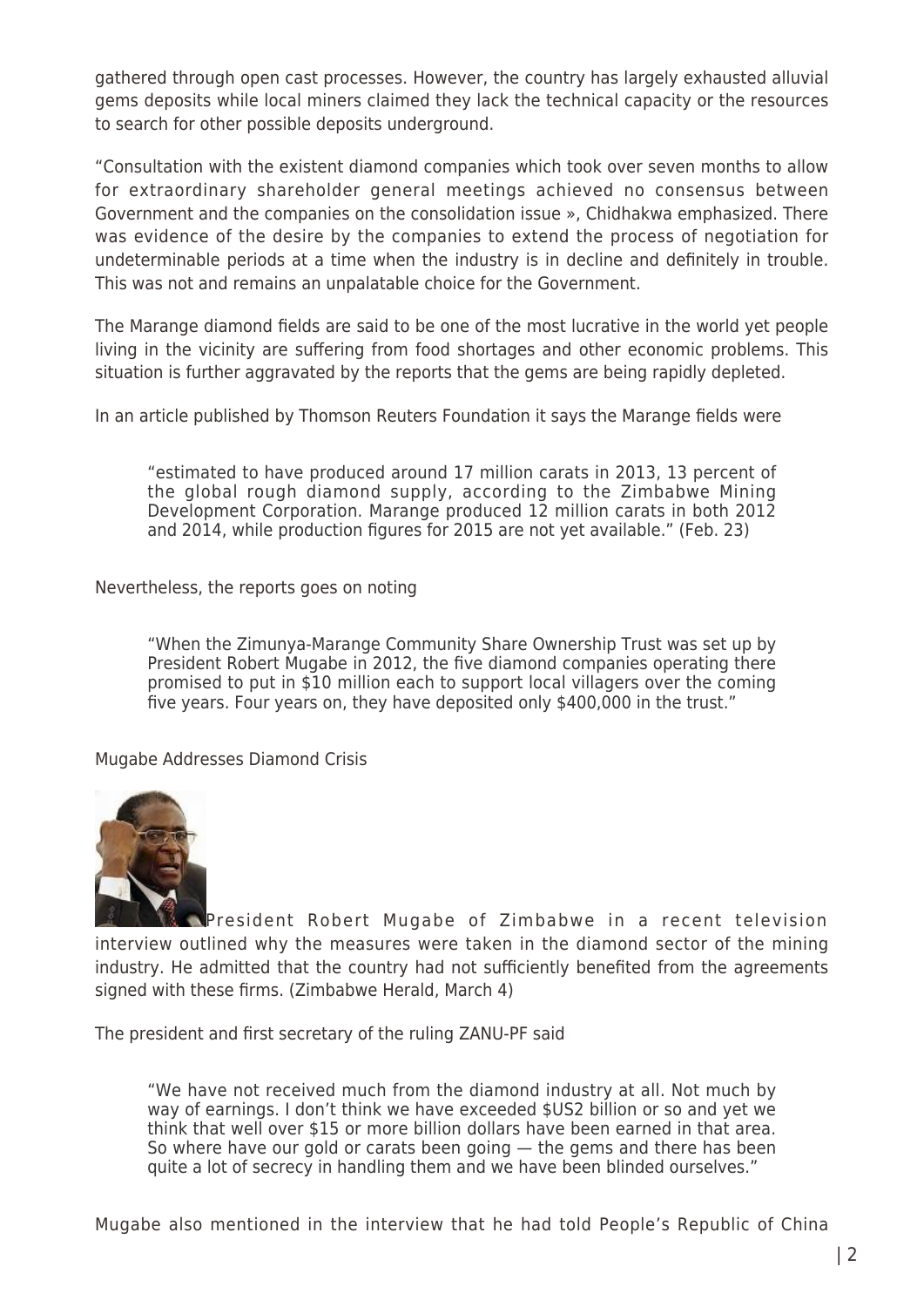President Xi Jinping that the government was not satisfied with the performance of the Beijing based firm which had operated in the mines. However, the president said that he did not think the closing down of operations of the Anjin firm would damage relations between China and Zimbabwe.

I don't think it has affected any of our relations at all," Mugabe continued. "I told President Xi Jinping that we were not getting much from the company and we didn't like it anymore in this country. So we wanted it to go back. I told him that here in this house. (Zimbabwe Herald, March 4)

Perhaps in response to this interview with Zimbabwe's president, the state-controlled Herald newspaper reported on March 7 that "China will deliver on all mega deals signed between President Mugabe and his Chinese counterpart President Xi Jinping and the Asian economic giant will not disappoint Zimbabwe, China's director of African Affairs Department Mr. Lin Songtian, said last Friday. This poured cold water on speculation that the deals now hung in the balance after Government ordered all diamond mining firms, including those owned by the Chinese, to leave Chiadzwa for refusing to join the Zimbabwe Consolidated Diamond Company."

El Nino and the Economic Crisis

These developments must be viewed within the broader context of a worsening crisis in Zimbabwe and neighboring South Africa centered-around the economic impact of declining commodity prices and the continuing integration into the world capitalist system.

In addition, a drought has struck the region creating conditions that have impacted energy generation, agricultural production and international food assistance. The lack of rain and excessively warm weather has engendered crop failures and shortages of water resources.

An article published by the Chinese-based Xinhua news agency reported "El Nino conditions have caused the lowest recorded rainfall between October 2015 and January 2016 across many regions of Southern Africa in at least 35-years. The period also recorded the hottest temperatures in the past 10 years. Poor-rainfall, combined with excessive temperatures, has created conditions that are unfavorable for crop growth in many areas, according to the report." (March 7)

This report reveals that "In Lesotho, South Africa, Swaziland, Zambia and Zimbabwe, planting was delayed by up to two months or more, and is expected to severely impact maize yields. Already an estimated 15.9 million people in Southern Africa are highly food insecure."

The ZANU-PF government is mulling over a way forward which portends much for the political situation throughout the region and the continent as a whole.

In South Africa, the economic powerhouse of the region, the value of the national currency (rand) has declined significantly creating mounting hardships which have aggravated political tensions between the ruling African National Congress (ANC) and various opposition parties.